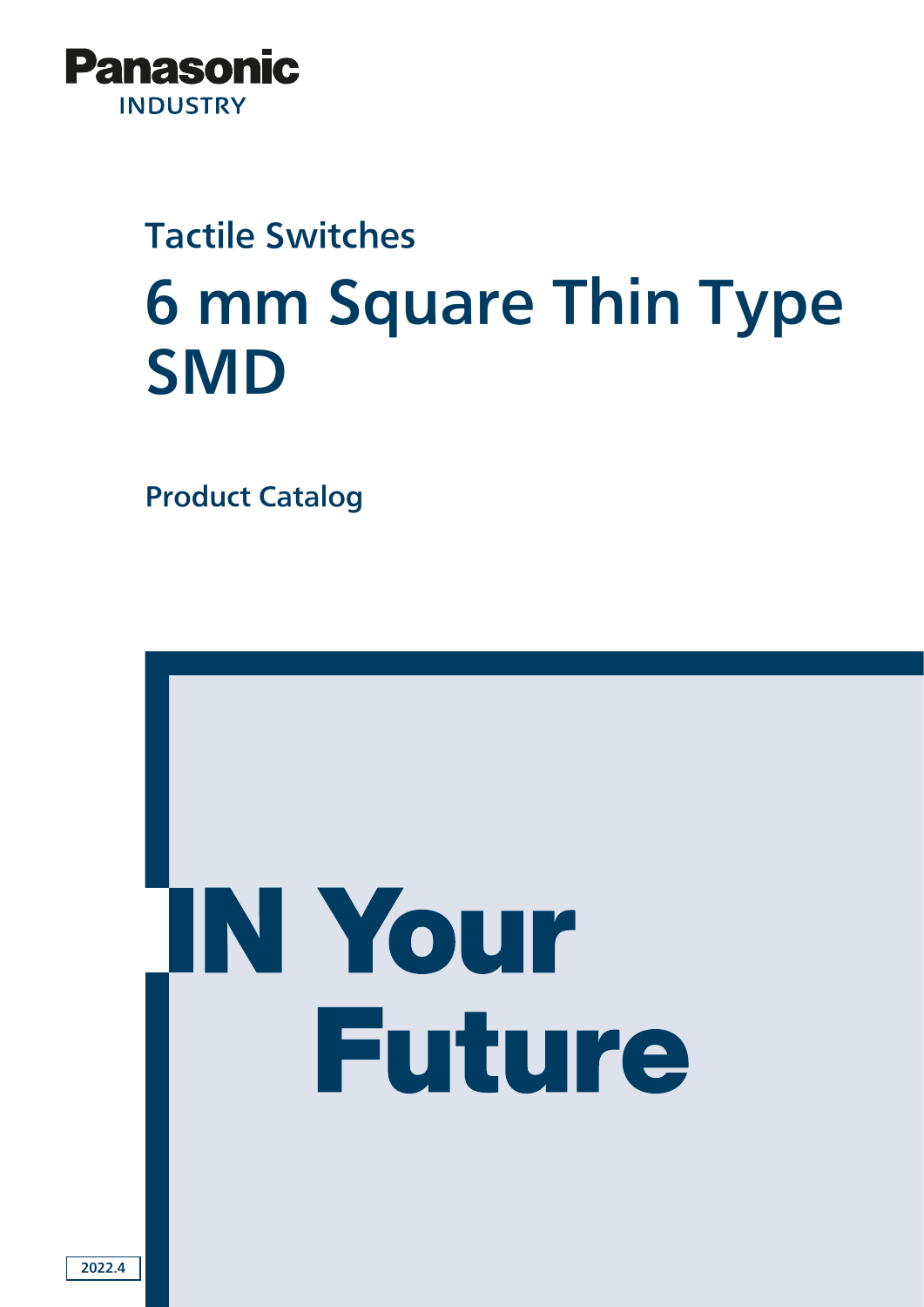#### Tactile Switches

# 6 mm Square Thin Type SMD Type EVQP0, EVQQ2, EVQ6Q2, EVQ7Q2, EVPBT



#### EXPLANATION OF PART NO.





RoHS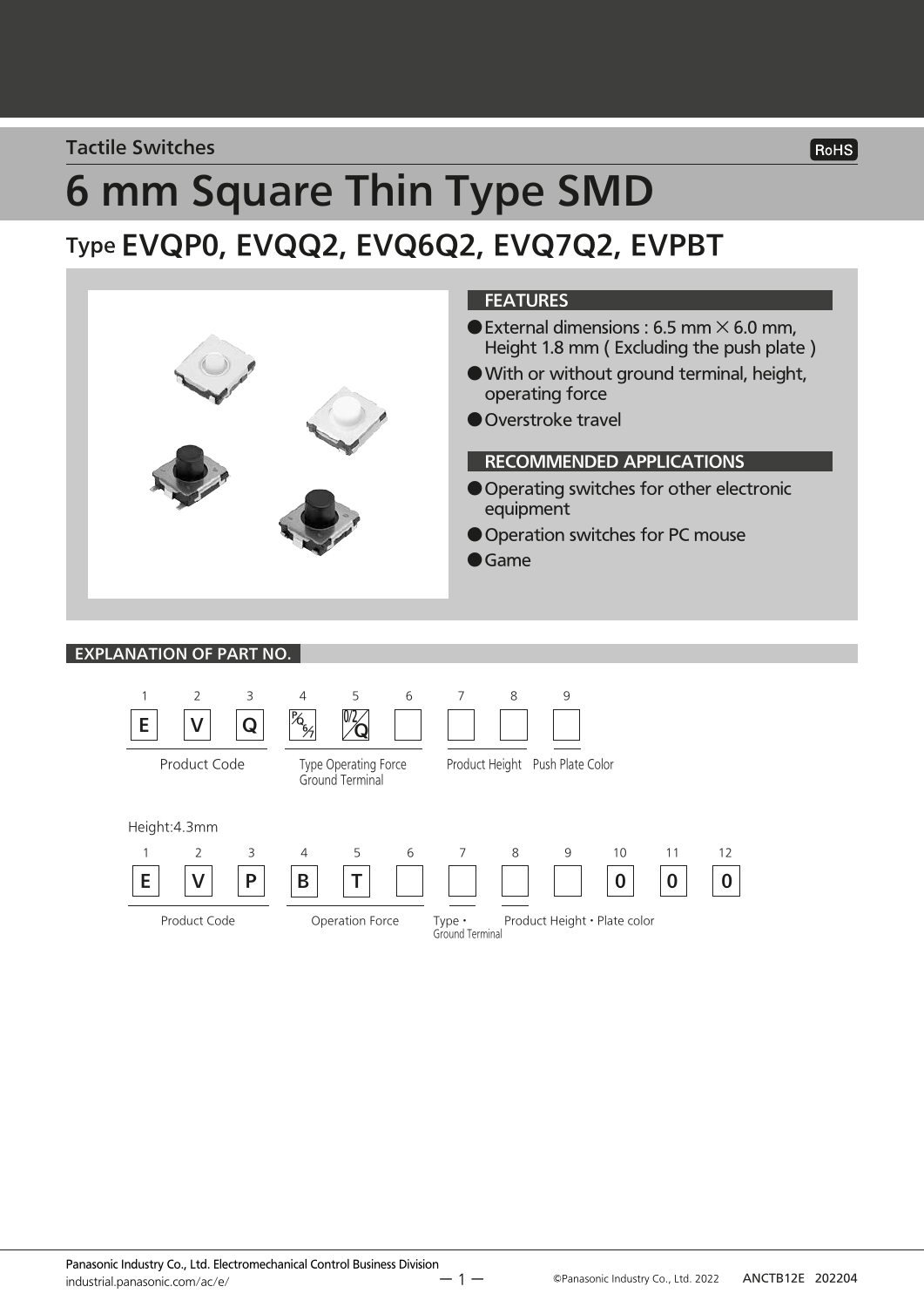#### **SPECIFICATIONS**

#### ■ Characteristics

|                              | Travel Type                     | <b>Short Push Travel</b>                                                                                                                                        | Overstroke Travel                                                       |
|------------------------------|---------------------------------|-----------------------------------------------------------------------------------------------------------------------------------------------------------------|-------------------------------------------------------------------------|
| Type                         |                                 |                                                                                                                                                                 | Snap action/Push-on type SPST                                           |
|                              | Rating                          | 10 µA 2 V DC to 20 mA 15 V DC (Resistive load)                                                                                                                  |                                                                         |
|                              | <b>Contact Resistance</b>       | Max. 100 m $\Omega$                                                                                                                                             |                                                                         |
| Electrical                   | Insulation Resistance           | Min. 100 MΩ (at 100 V DC)                                                                                                                                       |                                                                         |
|                              | Dielectric Withstanding Voltage | 250 V AC for 1 minute                                                                                                                                           |                                                                         |
|                              | <b>Bouncing</b>                 | Max. 10 ms (ON, OFF)                                                                                                                                            |                                                                         |
|                              | Operating Force                 | 0.5 N, 0.8 N, 1.0 N, 1.3 N, 1.6 N, 2.6 N, 3.5 N                                                                                                                 | 0.6 N, 1.0 N                                                            |
| Mechanical                   | Travel                          | $0.5$ N, $0.8$ N, $1.0$ N<br>$0.2 \text{ mm}$<br>1.3 N, 1.6 N, 2.6 N, 3.5 N<br>$0.25$ mm                                                                        | $0.3$ mm                                                                |
| Endurance                    | Operating Life                  | : Min. 2,000,000 cycles<br>$0.5$ N, $0.8$ N<br>1.0 N, 1.3 N, 1.6 N : Min. 1,000,000 cycles<br>: Min. 200,000 cycles<br>2.6N<br>100,000 cycles<br>: Min.<br>3.5N | 0.6 N: Min. 2,000,000 cycles<br>1.0 N: Min. 1,000,000 cycles            |
| <b>Operating Temperature</b> |                                 | $-40^{\circ}$ C to +85 $^{\circ}$ C                                                                                                                             |                                                                         |
| Storage Temperature          |                                 |                                                                                                                                                                 | –40°C to +85°C ( Bulk )<br>$-20^{\circ}$ C to +60 $^{\circ}$ C (Taping) |
|                              |                                 | $H = 2.0$ mm<br>4,000 pcs.                                                                                                                                      | Embossed Taping (Reel Pack)                                             |
|                              | Minimum Quantity / Packing Unit | $H = 2.5$ mm, 3.1 mm, 4.3 mm<br>2,000 pcs.                                                                                                                      | Embossed Taping (Reel Pack)                                             |
| Quantity / Carton            |                                 | $H = 2.0$ mm<br>20,000 pcs.                                                                                                                                     |                                                                         |
|                              |                                 | $H = 2.5$ mm, 3.1 mm, 4.3 mm<br>10,000 pcs.                                                                                                                     |                                                                         |

Note: Non washable



| Part Numbers | Operating Force | H=Height | Push Plate Color | Ground Terminal | Operating Life   |
|--------------|-----------------|----------|------------------|-----------------|------------------|
| EVQP0N02B    | 0.6 N           | .5 mm    | Blue             | Without         | 2.000.000 cycles |
| EVQP0Q02Q    | .0 N            | 2.5 mm   | Grav             |                 | .000.000 cycles  |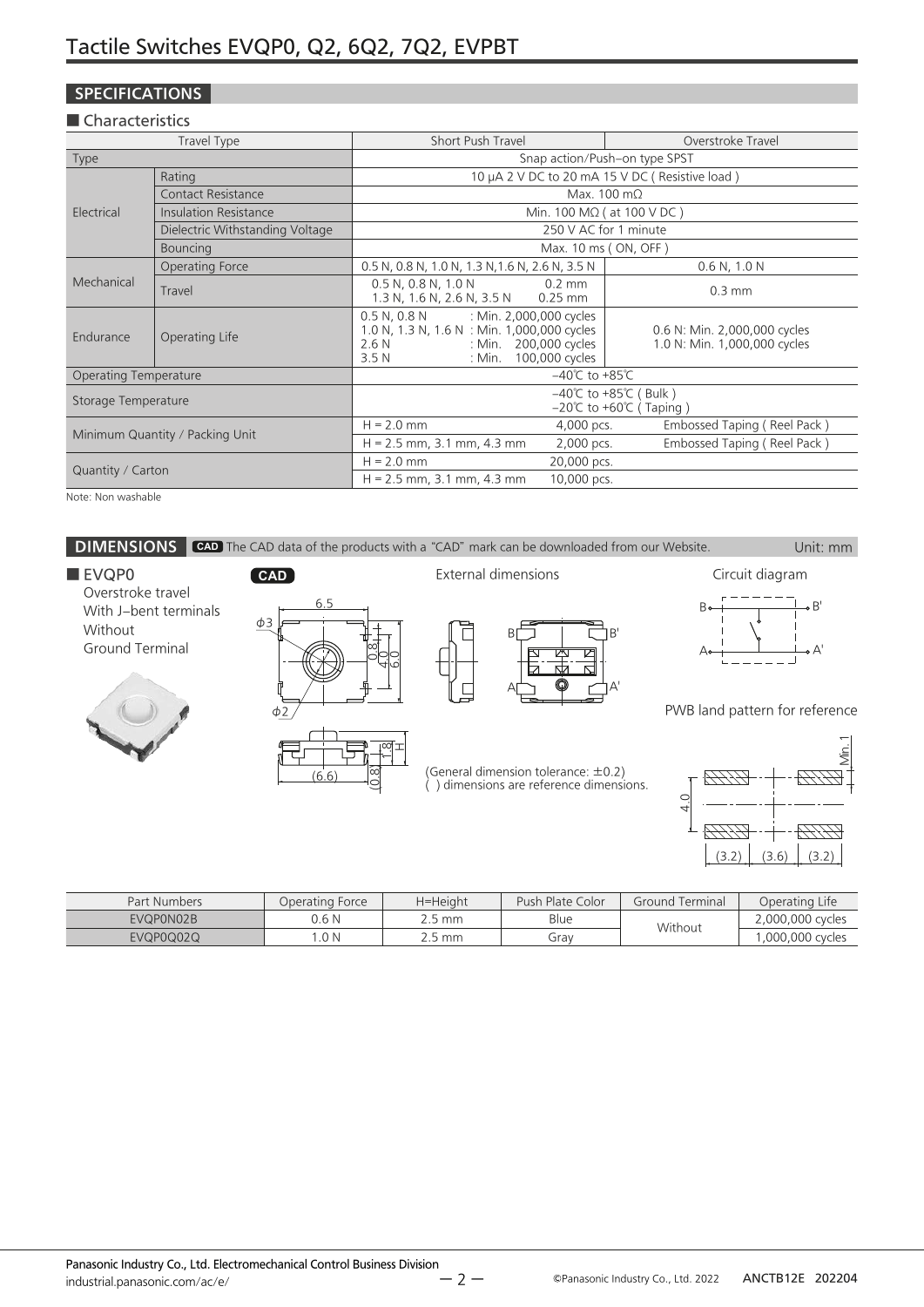

| Part Numbers | Operating Force | H=Height       | Push Plate Color | Ground Terminal | Operating Life   |
|--------------|-----------------|----------------|------------------|-----------------|------------------|
| EVQP0P02B    | 0.6 N           | <u>?.5 mm </u> | Blue             | With            | 2,000,000 cycles |
| EVQP0S02Q    | .0 N            | ີ 5 mm         | Grav             |                 | .000,000 cycles  |
|              |                 |                |                  |                 |                  |



Short travel With J-bent terminals Without Ground Terminal





External dimensions Circuit diagram

(General dimension tolerance: ±0.2) ( ) dimensions are reference dimensions.







PWB land pattern for reference



| Part Numbers     | Operating Force  | H=Height           | Push Plate Color | Ground Terminal | Operating Life   |
|------------------|------------------|--------------------|------------------|-----------------|------------------|
| EVQQ2B01W        | 0.5 <sub>N</sub> | $2.0$ mm           |                  |                 | 2,000,000 cycles |
| EVQQ2B02W        | 0.5 <sub>N</sub> | $2.5 \text{ mm}$   |                  |                 | 2,000,000 cycles |
| EVQQ2B03W        | 0.5 <sub>N</sub> | $3.1 \text{ mm}$   |                  |                 | 2,000,000 cycles |
| <b>EVQ6Q201W</b> | 0.8 <sub>N</sub> | $2.0$ mm           |                  |                 | 2,000,000 cycles |
| <b>EVQ6Q202W</b> | 0.8 <sub>N</sub> | $2.5 \text{ mm}$   |                  |                 | 2,000,000 cycles |
| EVQ6Q203W        | 0.8 <sub>N</sub> | $3.1 \text{ mm}$   |                  |                 | 2,000,000 cycles |
| EVQQ2F01W        | 1.0 <sub>N</sub> | $2.0$ mm           |                  |                 | 1,000,000 cycles |
| EVQQ2F02W        | 1.0 <sub>N</sub> | $2.5 \text{ mm}$   |                  |                 | 1,000,000 cycles |
| EVQQ2F03W        | 1.0 <sub>N</sub> | 3.1 mm             |                  |                 | 1,000,000 cycles |
| EVQQ2K01W        | 1.3 <sub>N</sub> | $2.0 \text{ mm}$   |                  | Without         | 1,000,000 cycles |
| EVQQ2K02W        | 1.3 <sub>N</sub> | $2.5 \, \text{mm}$ | White            |                 | 1,000,000 cycles |
| EVQQ2K03W        | 1.3 <sub>N</sub> | 3.1 mm             |                  |                 | 1,000,000 cycles |
| EVQQ2P01W        | 1.6 <sub>N</sub> | $2.0 \text{ mm}$   |                  |                 | 1,000,000 cycles |
| EVQQ2P02W        | 1.6 <sub>N</sub> | $2.5 \text{ mm}$   |                  |                 | 1,000,000 cycles |
| EVQQ2P03W        | 1.6 <sub>N</sub> | 3.1 mm             |                  |                 | 1,000,000 cycles |
| EVQQ2U01W        | 2.6N             | $2.0 \text{ mm}$   |                  |                 | 200,000 cycles   |
| EVQQ2U02W        | 2.6N             | $2.5 \text{ mm}$   |                  |                 | 200,000 cycles   |
| EVQQ2U03W        | 2.6N             | $3.1 \text{ mm}$   |                  |                 | 200,000 cycles   |
| EVQQ2Y01W        | 3.5 <sub>N</sub> | $2.0 \text{ mm}$   |                  |                 | 100,000 cycles   |
| EVQQ2Y02W        | 3.5 <sub>N</sub> | $2.5 \text{ mm}$   |                  |                 | 100,000 cycles   |
| EVQQ2Y03W        | 3.5 <sub>N</sub> | $3.1 \text{ mm}$   |                  |                 | 100,000 cycles   |
|                  |                  |                    |                  |                 |                  |

Panasonic Industry Co., Ltd. Electromechanical Control Business Division industrial.panasonic.com/ac/e/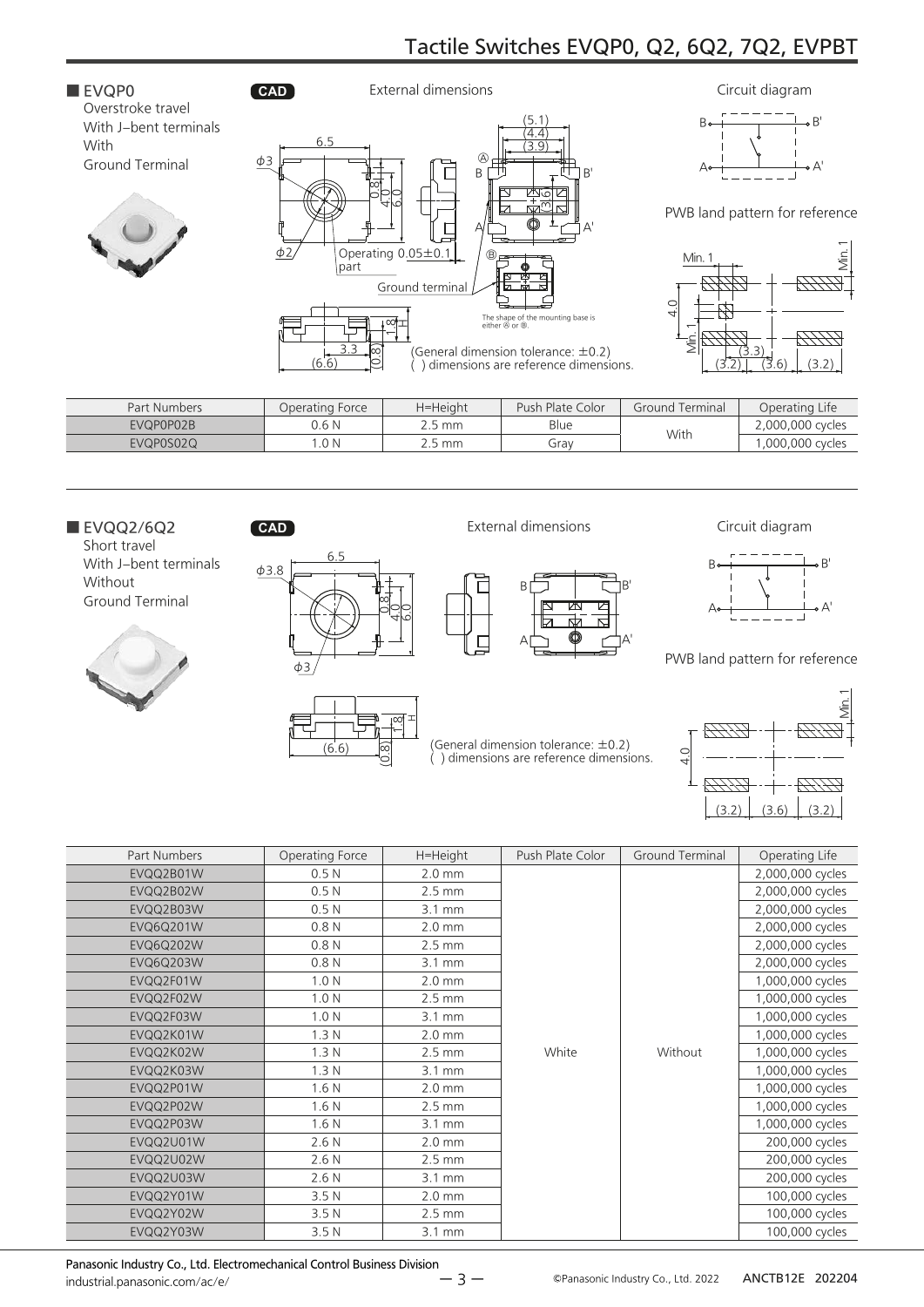

EVQQ2M02W 1.3 N 2.5 mm White With 1,000,000 cycles EVQQ2M03W 1.3 N 3.1 mm 2, 1, 3 N 3.1 mm 3.1 mm 3.1 mm 3.1 mm 3.1 mm 3.1 mm 3.1 mm 3.1 mm 3.1 mm 3.1 mm 3.1 mm 3.1 mm 3.1 mm 3.1 mm 3.1 mm 3.1 mm 3.1 mm 3.1 mm 3.1 mm 3.1 mm 3.1 mm 3.1 mm 3.1 mm 3.1 mm 3.1 mm 3.1 mm 3.1 mm EVQQ2S01W 1.6 N 2.0 mm 2.0 mm 2.0 mm 1,000,000 cycles EVQQ2S02W 1.6 N 2.5 mm 1,000,000 cycles EVQQ2S03W 1.6 N 3.1 mm 2, 1,000,000 cycles EVQQ2W01W 2.6 N 2.6 N 2.0 mm 2.00 mm 200,000 cycles EVQQ2W02W 2.6 N 2.6 N 2.5 mm 2.5 mm 2.5 mm 2.5 mm 200,000 cycles EVQQ2W03W 2.6 N 3.1 mm 200,000 cycles EVQQ2201W 3.5 N 2.0 mm 100,000 cycles EVQQ2202W 3.5 N 2.5 mm 2.5 mm 100,000 cycles EVQQ2203W 3.5 N 3.4 mm 3.1 mm 100,000 cycles

White | With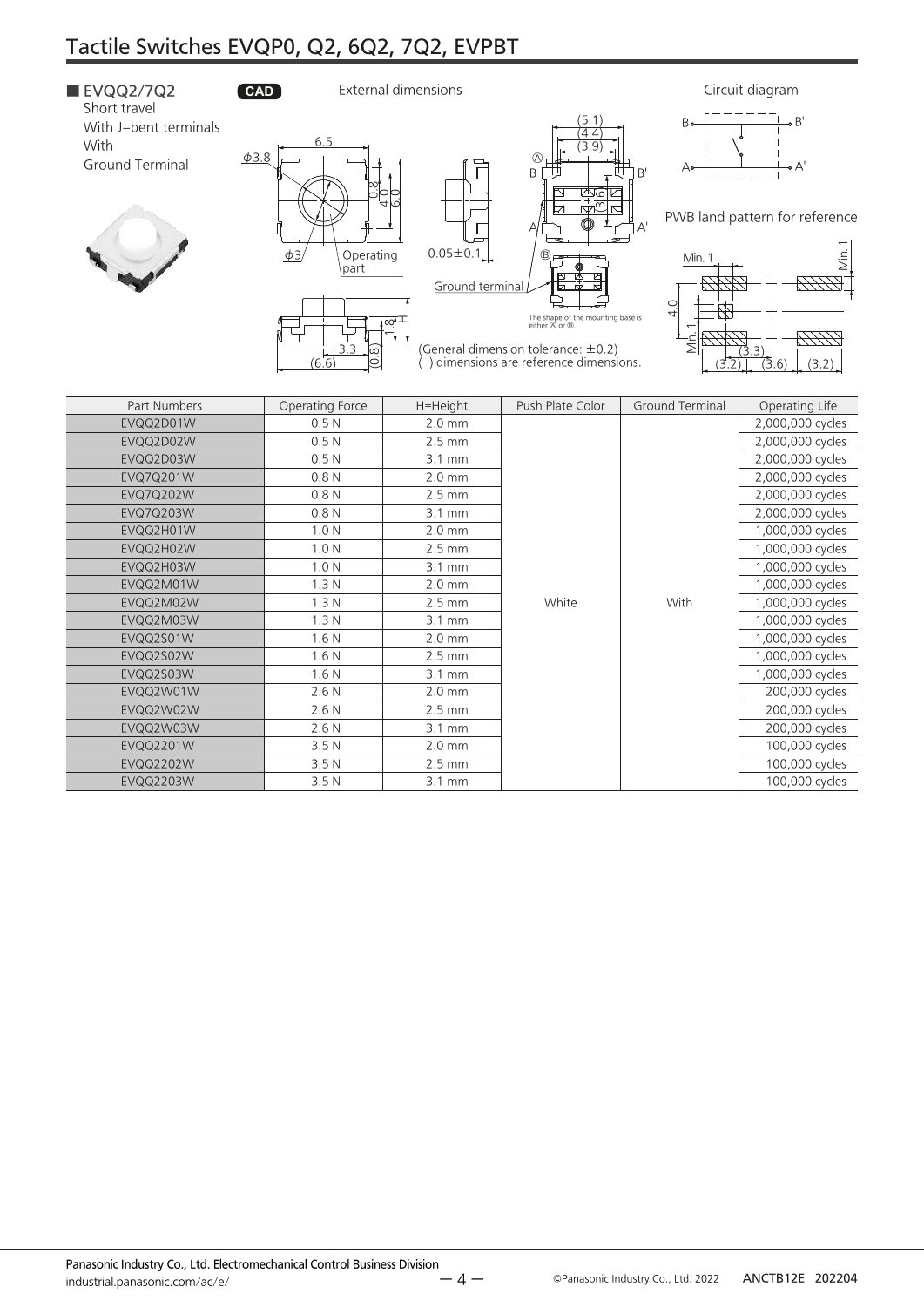#### ■ EVPBT **CAD** Short travel With J-bent terminals Without Ground Terminal





External dimensions



PWB land pattern for reference

 $\forall$ 

A



| Part Numbers | Operating Force  | H=Height         | Push Plate Color | Ground Terminal | Operating Life   |
|--------------|------------------|------------------|------------------|-----------------|------------------|
| EVPBT1C4A000 | 0.5N             | $4.3 \text{ mm}$ |                  |                 | 2,000,000 cycles |
| EVPBT2C4A000 | 0.8 <sub>N</sub> | $4.3 \text{ mm}$ |                  |                 | 2,000,000 cycles |
| EVPBT3C4A000 | 1.0 <sub>N</sub> | $4.3 \text{ mm}$ |                  |                 |                  |
| EVPBT4C4A000 | 1.3 <sub>N</sub> | $4.3 \text{ mm}$ | Black            | Without         | 1,000,000 cycles |
| EVPBT5C4A000 | 1.6 <sub>N</sub> | $4.3 \text{ mm}$ |                  |                 | 1,000,000 cycles |
| EVPBT6C4A000 | 2.6N             | $4.3 \text{ mm}$ |                  |                 | 200,000 cycles   |
| EVPBT7C4A000 | 3.5N             | $4.3 \text{ mm}$ |                  |                 | 100,000 cycles   |



| Part Numbers | Operating Force  | H=Height         | Push Plate Color | <b>Ground Terminal</b> | Operating Life   |
|--------------|------------------|------------------|------------------|------------------------|------------------|
| EVPBT1J4A000 | 0.5N             | $4.3 \text{ mm}$ |                  |                        | 2,000,000 cycles |
| EVPBT2J4A000 | 0.8N             | $4.3 \text{ mm}$ |                  |                        | 2,000,000 cycles |
| EVPBT3J4A000 | 1.0 <sub>N</sub> | $4.3 \text{ mm}$ |                  |                        | 1,000,000 cycles |
| EVPBT4J4A000 | 1.3N             | $4.3 \text{ mm}$ | Black            | With                   | 1,000,000 cycles |
| EVPBT5J4A000 | 1.6 <sub>N</sub> | $4.3 \text{ mm}$ |                  |                        | 1,000,000 cycles |
| EVPBT6J4A000 | 2.6N             | $4.3 \text{ mm}$ |                  |                        | 200,000 cycles   |
| EVPBT7J4A000 | 3.5N             | $4.3 \text{ mm}$ |                  |                        | 100,000 cycles   |

Panasonic Industry Co., Ltd. Electromechanical Control Business Division industrial.panasonic.com/ac/e/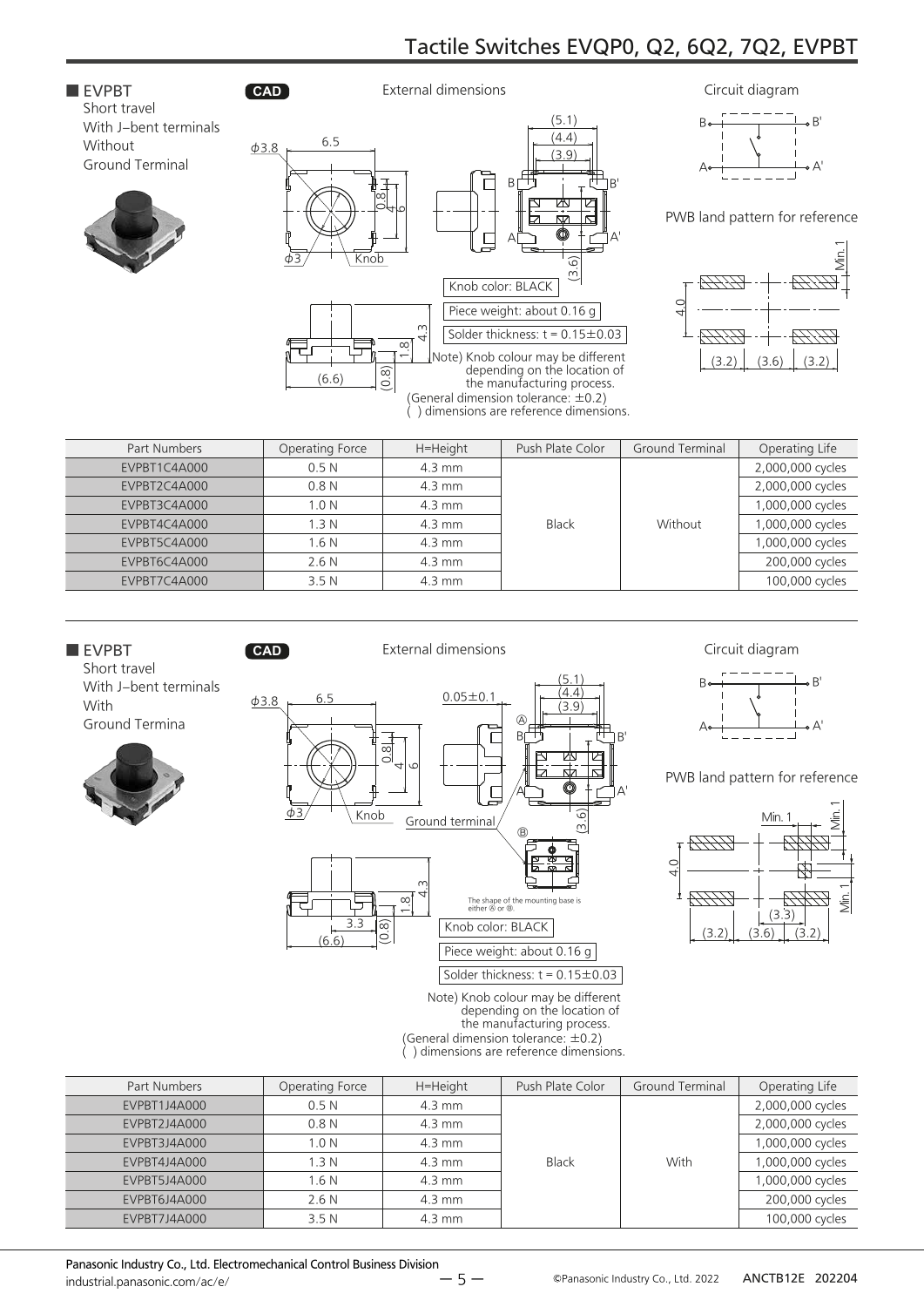

| Part Numbers | Operating Force  | H=Height         | Push Plate Color | <b>Ground Terminal</b> | Operating Life   |
|--------------|------------------|------------------|------------------|------------------------|------------------|
| EVPBT1A4A000 | 0.5N             | $4.3 \text{ mm}$ |                  |                        | 2,000,000 cycles |
| EVPBT2A4A000 | 0.8N             | $4.3 \text{ mm}$ |                  |                        | 2,000,000 cycles |
| EVPBT3A4A000 | 1.0 <sub>N</sub> | $4.3 \text{ mm}$ |                  |                        | 1,000,000 cycles |
| EVPBT4A4A000 | 1.3 <sub>N</sub> | $4.3 \text{ mm}$ | Black            | Without                | 1,000,000 cycles |
| EVPBT5A4A000 | 1.6 <sub>N</sub> | $4.3 \text{ mm}$ |                  |                        | 1,000,000 cycles |
| EVPBT6A4A000 | 2.6N             | $4.3 \text{ mm}$ |                  |                        | 200,000 cycles   |
| EVPBT7A4A000 | 3.5N             | $4.3 \text{ mm}$ |                  |                        | 100,000 cycles   |





PWB land pattern for reference



(General dimension tolerance: ±0.2) ( ) dimensions are reference dimensions.

| Operating Force  | H=Height         | Push Plate Color | Ground Terminal | Operating Life   |
|------------------|------------------|------------------|-----------------|------------------|
| 0.5N             | $4.3 \text{ mm}$ |                  |                 | 2,000,000 cycles |
| 0.8N             | $4.3 \text{ mm}$ |                  |                 | 2,000,000 cycles |
| 1.0 <sub>N</sub> | $4.3 \text{ mm}$ |                  |                 | 1,000,000 cycles |
| 1.3N             | $4.3 \text{ mm}$ | <b>Black</b>     | With            | 000,000 cycles   |
| 1.6 <sub>N</sub> | $4.3 \text{ mm}$ |                  |                 | 1,000,000 cycles |
| 2.6N             | $4.3 \text{ mm}$ |                  |                 | 200,000 cycles   |
| 3.5N             | $4.3 \text{ mm}$ |                  |                 | 100,000 cycles   |
|                  |                  |                  |                 |                  |

Panasonic Industry Co., Ltd. Electromechanical Control Business Division industrial.panasonic.com/ac/e/

With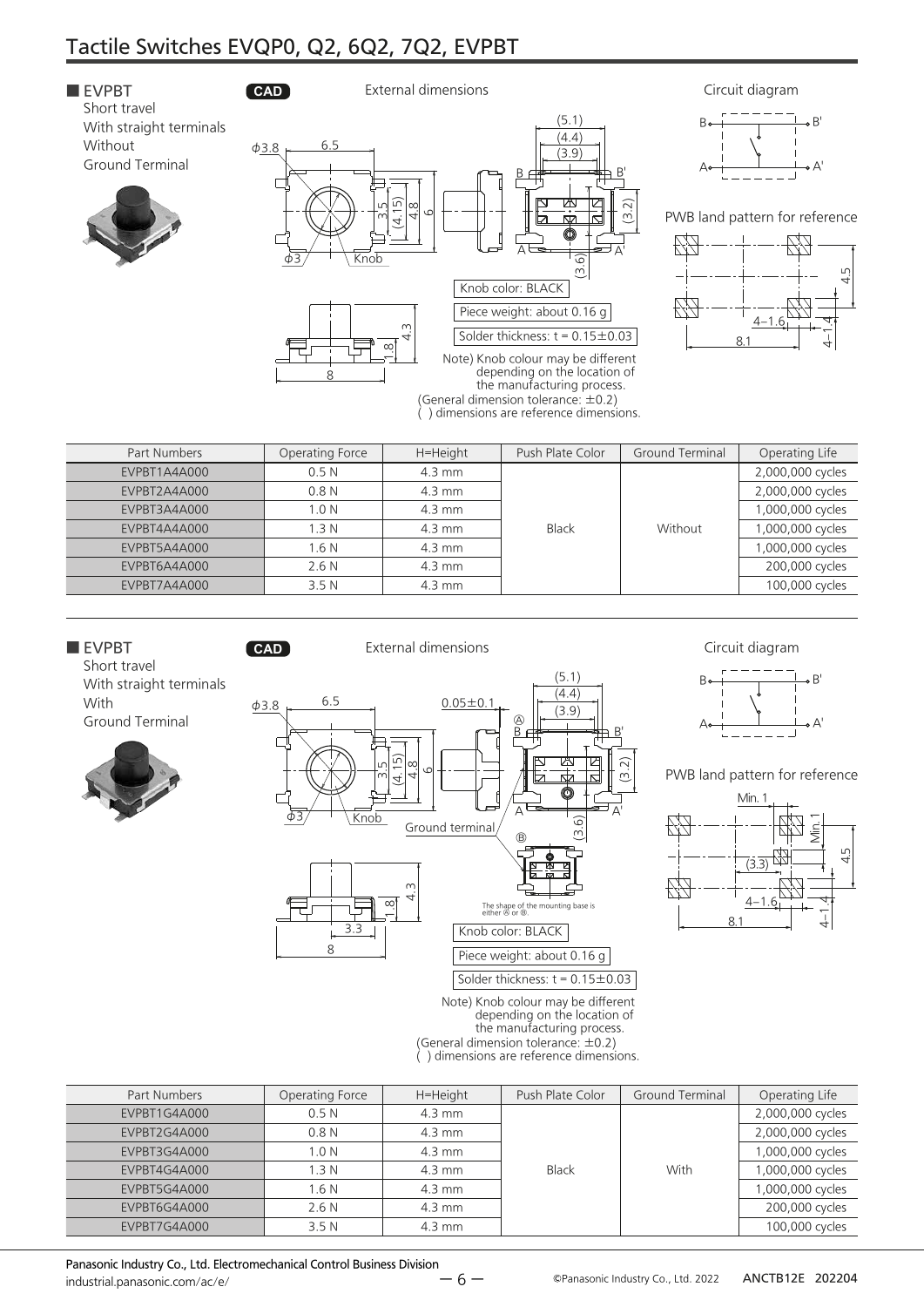#### **EMBOSSED TAPE DIMENSIONS EMBOSSED TAPE DIMENSIONS**

■ Specifications for taping

● Part Numbers: EVQP0 / Height: 2.5 mm



Tape running direction

Note) 1: Peeling off strength of top tape : It should be within

- 0.2N to 1.0N at 165 degree in peeling off angle.
- 2: Taping condition : Lack of products in the middle of
- taping should be one MAX, but total quantity specified in the specifications should be secured.
- 3: Joint of carrier tape: One joint per one reel may exist.

|                                      |                                                      |                                   |             |                        |                            |                        |                                           |      |                                                      | Unit: mm     |
|--------------------------------------|------------------------------------------------------|-----------------------------------|-------------|------------------------|----------------------------|------------------------|-------------------------------------------|------|------------------------------------------------------|--------------|
|                                      |                                                      |                                   |             | –                      |                            |                        |                                           |      |                                                      |              |
| 121<br>$\sim$ $\sim$<br>▏∠<br>$-0.5$ | フロ<br>$\sim$ $\sim$<br>$\cdot$ $\prime$<br>ے<br>— ∪. | $\sim$ $\sim$<br>≧±∪…<br><u>.</u> | $8 \pm 0.1$ | ±0.1<br>$\overline{4}$ | $2 + 0$<br>∸∽.<br><u>_</u> | $\sqrt{5}$ +0.1<br>ر . | 6.7<br>$\sim$ $\sim$<br>$+$ $($<br>$-0.4$ | ∸∪.∠ | $\sim$ $\sim$<br>$\overline{\phantom{0}}$<br>.<br>۰۰ | ±0.05<br>◡.◡ |



EVQ7Q2 2.0 mm



Tape running direction

Note) 1: Peeling off strength of top tape : It should be within

0.2N to 1.0N at 165 degree in peeling off angle.

2: Taping condition : Lack of products in the middle of taping should be one MAX, but total quantity specified in the

 $\rightarrow$ 

specifications should be secured.

3: Joint of carrier tape: One joint per one reel may exist.

|                                 |                                                                                 |                                |                           |           |                          |                         |                                                                    |                                         |                                        | Unit: mm     |
|---------------------------------|---------------------------------------------------------------------------------|--------------------------------|---------------------------|-----------|--------------------------|-------------------------|--------------------------------------------------------------------|-----------------------------------------|----------------------------------------|--------------|
|                                 |                                                                                 | -<br>╰                         |                           |           |                          |                         |                                                                    |                                         |                                        |              |
| 1212<br>$ \circ$ . $\circ$<br>∼ | $\overline{\phantom{a}}$<br>$+1$<br>$\equiv$ $\sim$<br>$\overline{\phantom{0}}$ | 5.5:<br>$\sim$ 1<br>— 1<br>∸∪. | $\sim$ $\sim$<br>× ± U. . | $\pm 0.1$ | $\gamma$ +u<br>$2 - 0.1$ | $E + 0.1$<br>$-11$<br>. | $\overline{\phantom{a}}$<br>$\sim$ $\sim$<br>$+1$<br>b.,<br>$-0.2$ | -<br>$\sim$<br>$\overline{4}$<br>$-0.2$ | -<br>$\sim$<br>土U.Z<br>$\sim$ . $\sim$ | ±0.05<br>◡.◡ |

ー 7 ー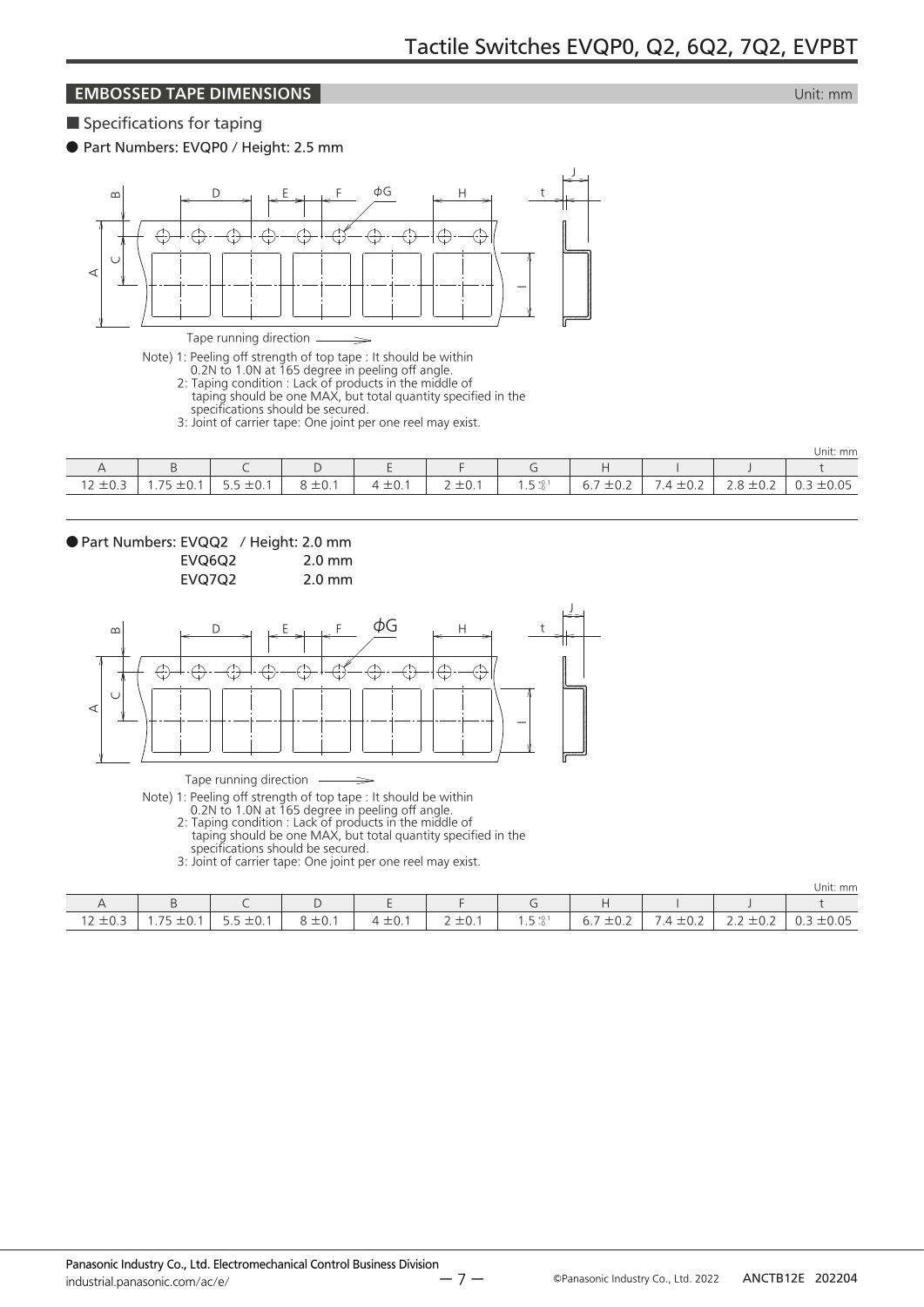#### ● Part Numbers: EVQQ2 / Height: 2.5, 3.1 mm EVQ6Q2 2.5, 3.1 mm

EVQ7Q2 2.5, 3.1 mm



 $\Rightarrow$ 

Tape running direction

Note) 1: Peeling off strength of top tape : It should be within

0.2N to 1.0N at 165 degree in peeling off angle.

2: Taping condition : Lack of products in the middle of

taping should be one MAX, but total quantity specified in the specifications should be secured.

3: Joint of carrier tape: One joint per one reel may exist.

|                                                      |                                  |                                                           |                                  |                                          |                                                                        |                         |                                                   |                         |                                                       | Unit: mm                 |
|------------------------------------------------------|----------------------------------|-----------------------------------------------------------|----------------------------------|------------------------------------------|------------------------------------------------------------------------|-------------------------|---------------------------------------------------|-------------------------|-------------------------------------------------------|--------------------------|
|                                                      |                                  |                                                           | . .                              |                                          |                                                                        |                         |                                                   |                         |                                                       |                          |
| $\sim$<br>$\sim$ $\sim$<br>. .<br>$ \circ$ . $\circ$ | $- -$<br>$-\cup \cdot$<br>-<br>. | $\sim$<br>$\overline{\phantom{0}}$<br>ີ ⊥∪. ∖<br><u>.</u> | $\sim$<br>$\sim$<br><b>エ∪.</b> I | $\sim$<br>$4 \pm 0.$ .<br>$\overline{ }$ | $\overline{\phantom{a}}$<br>$\sim$<br>$\overline{\phantom{0}}$<br>— ∪… | $r + 0$ .<br>ر<br>$-11$ | $ -$<br>$\sim$ $\sim$<br>h<br>$-0.2$<br>$\cup$ ., | $\sim$<br>. .<br>$-0.4$ | $\sim$ $\sim$<br>-<br>--<br>$-0.4$<br>$\sim$ . $\sim$ | $\cap$<br>—…<br><u>.</u> |

● Part Numbers: EVPBT With straight terminals / Height: 4.3 mm



Tape running direction  $\overline{a}$ 

Note) 1: Peeling off strength of top tape : It should be within

0.2N to 1.0N at 165 degree in peeling off angle.

2: Taping condition : Lack of products in the middle of

taping should be one MAX, but total quantity specified in the specifications should be secured.

3: Joint of carrier tape: One joint per one reel may exist.

Unit: mm

|              |                  |                              |                      |             |                           |                                          |                       |                          |             | UIIIU. IIIII   |
|--------------|------------------|------------------------------|----------------------|-------------|---------------------------|------------------------------------------|-----------------------|--------------------------|-------------|----------------|
|              |                  |                              |                      |             |                           |                                          |                       |                          |             |                |
| $16 \pm 0.5$ | $\neg r$<br>— U. | $\sim$ $ \sim$ $\sim$ $\sim$ | $+0.1$<br>$ \circ$ . | $4 \pm 0.1$ | $+01$<br>$\sim$ $\circ$ . | $E + 0.1$<br>$\ddot{\phantom{1}}$<br>. ب | $+0.2$<br>6.7<br>∸∪.∠ | 8.3<br>$ \circ$ . $\sim$ | 4.6<br>±0.2 | $0.4 \pm 0.05$ |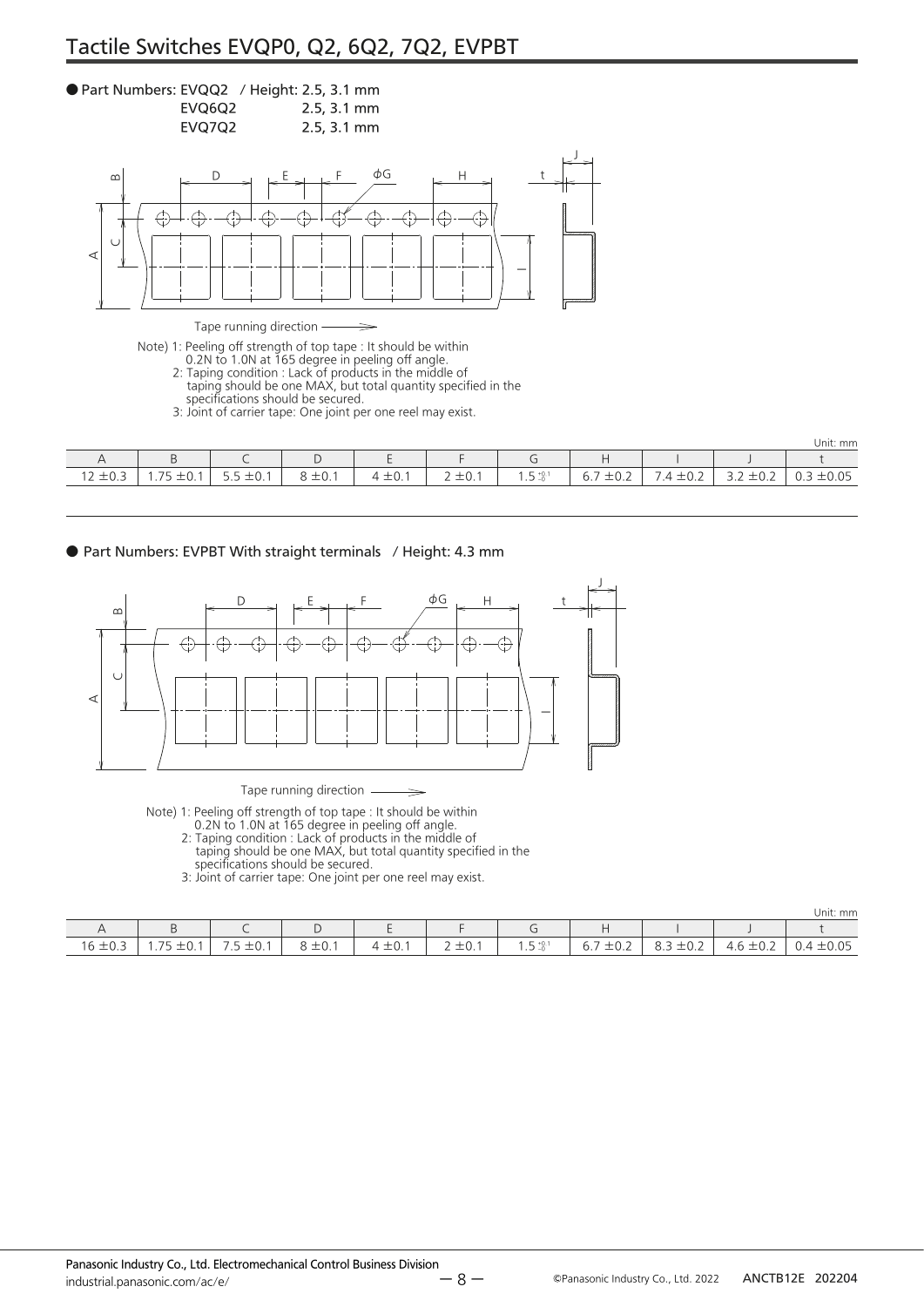#### ● Part Numbers: EVPBT With J-bent terminals / Height: 4.3 mm



Tape running direction

- Note) 1: Peeling off strength of top tape : It should be within
	- 0.2N to 1.0N at 165 degree in peeling off angle.
	- 2: Taping condition : Lack of products in the middle of taping should be one MAX, but total quantity specified in the
		- specifications should be secured.
	- 3: Joint of carrier tape: One joint per one reel may exist.

|                                    |                                            |                                |                                   |               |                                                       |                            |                                          |                                   |                        | Unit: mm                        |
|------------------------------------|--------------------------------------------|--------------------------------|-----------------------------------|---------------|-------------------------------------------------------|----------------------------|------------------------------------------|-----------------------------------|------------------------|---------------------------------|
|                                    |                                            |                                |                                   |               |                                                       |                            |                                          |                                   |                        |                                 |
| $\sim$ $\sim$<br>$\sim$<br>l6 ±0.3 | $- -$<br>∸∪.<br>.<br>$\tilde{\phantom{a}}$ | $\sim$<br><u>ື່</u> ∟∨. .<br>. | $\sim$ $\sim$<br>—<br>$   -$<br>ັ | $\sim$<br>士U. | $\sim$<br>$\overline{\phantom{0}}$<br>∸ ∪<br><u>_</u> | $\sim$ $ \sim$<br>. ⊖ ل. ، | <u>_</u><br>$\sim$ $\sim$<br>6.7<br>IU.Z | $\sim$<br>$\prime$<br>⊥∪⊐<br>۰. 4 | $\sim$<br>∸∪.∠<br>т. О | ±0.05<br>$\overline{4}$<br>ັ∨.¬ |

#### REFERENCE DATA

■ Recommended Reflow Soldering Conditions



#### ■ Recommended Shape of Test Pole Unit: mm ■ Recommended Operating Conditions





Design and specifi cations are each subject to change without notice. Ask factory for the current technical specifi cations before purchase and/or use. Should a safety concern arise regarding this product, please be sure to contact us immediately.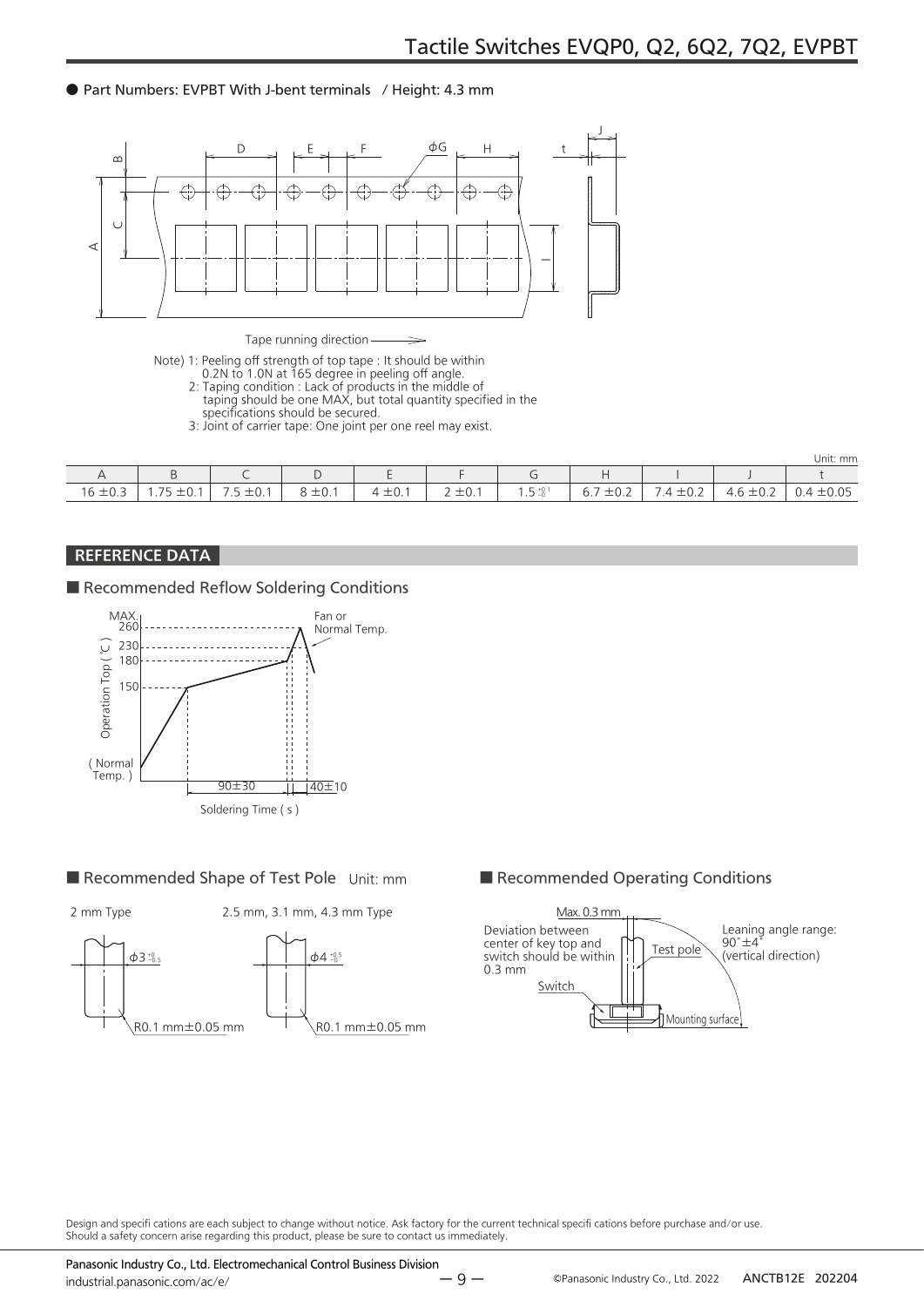#### **Specifications and warranty range of this product**

The contents and data of this product and its specifications and Web site (hereinafter referred to as "specifications") are subject to change (including specifications, manufacturing facility, discontinuing products). Consequently, when you use this product for mass production, Panasonic Industry Co., Ltd., Electromechanical Control Business Division (hereinafter referred to as "Panasonic Industry") asks you to contact one of our customer service representatives and check that the details listed in Web site and catalog are commensurate with the most up-to-date information.

Even if there is a mistake, inaccurate description, or incomplete description in the contents of Web site and catalog or the disclosure related to any product, Panasonic Industry Co., Ltd. and its affiliates, agents, employees, or all persons act for us (hereinafter collectively referred to as "Panasonic Industry") are not responsible for it and we will not take any liability.

Panasonic Industry guarantees that this product will correspond to the contents described in specifications during the warranty period specified in specifications. Further, the data described in specifications is the initial value at the time of shipment of this product, and it shall not guarantee that it operates in a specific application, whether explicitly or implicitly. Panasonic Industry will not guarantee the suitability of this product for any particular purpose. Panasonic Industry asks you to check the suitability for specific applications of this product.

Panasonic Industry refuses to the maximum extent permitted by law for the followings:

- 1) any liability that may occur due to the use or application of the product,
- 2) all liability including special damage, indirect or incidental damage, and all other damages,
- 3) all implied warranties, including the implied warranty of suitability for a particular purpose, the implied warranty of non-infringement, and the implied warranty of merchantability.

The description of suitability of a product for certain applications is based on typical requirements we may know of using our products for general purpose use.

These descriptions are not binding on the suitability of the product for a particular application. It is a customer's responsibility to verify whether or not the specific product, which has the usage rights described in the specifications exchanged with us, is suitable for use in a specific purpose. The parameters given in catalogs or specifications may vary depending on the application and performance may change over time. All operating parameters, including general parameters, must be verified by customer for each application.

The terms and conditions of purchase contract with Panasonic Industry, including warranty contents stated in contract and any other contents, will not be expanded or modified by product specifications. Unless explicitly stated otherwise,our products are not designed for medical described in [Safety Precautions] below, lifesaving, life support, or for any application where failure of our products may cause physical injury or death. If you use or sell our product for any purpose other than its stated use, that action is at your own responsibility. Nothing in this document or any actions of Panasonic Industry is permitted to enforce or use any intellectual property right, whether expressly or implicitly, and whether it is estoppel or not.

#### **Safety precautions**

Panasonic Industry is consistently striving to improve quality and reliability. However,the fact remains that electrical components and devices generally cause failures at a given statistical probability. Furthermore, their durability varies with use environments or use conditions. In this respect, check for actual electrical components and devices under actual conditions before use. Continued usage in a state of degraded condition may cause abnormal heat, smoke or fire due to deteriorated insulation, or may cause loss of product functionality due to continuityfailure. Carry out safety design and periodic maintenance including redundancy design, design for fire spread prevention, and design for malfunction prevention so that no accidents resulting in injury or death, fire accidents, or social damage will be caused as a result of failure of the products or ending life of the products.

The products are designed and manufactured for the purpose of being used for general electronic equipment (such as AV equipment, household products, business equipment, office equipment, communication equipment) for general purpose standard applications. Make sure standards,laws and regulations in case the products are incorporated to machinery, system, apparatus, and so forth. With regard to the mentioned above, confirm the conformity of the Products by yourself.

Do not use the Products for the application which breakdown or malfunction of Products may cause damage to the body or property. 1) usage intended to protect the body and ensure security of life

2) application which the performance degradation or quality problems, such as breakdown, of the products may directly result in damage to the body or property

It is not allowed the use of products by incorporating into machinery and systems indicated below because the conformity,performance, and quality of products are not guaranteed under such usage.

- 1) transport machinery (cars, trains, boats and ships, etc.)
- 2) control equipment for transportation
- 3) disaster-prevention equipment / security equipment
- 4) control equipment for electric power generation
- 5) nuclear control system
- 6) aircraft equipment, aerospace equipment, and submarine repeater
- 7) burning appliances
- 8) military devices
- 9) medical devices (except for general controls)
- 10) machinery and systems which especially require the high level of reliability and safety

If you use for the above purposes without exchanging the specifications with us, we shall not guarantee any quality.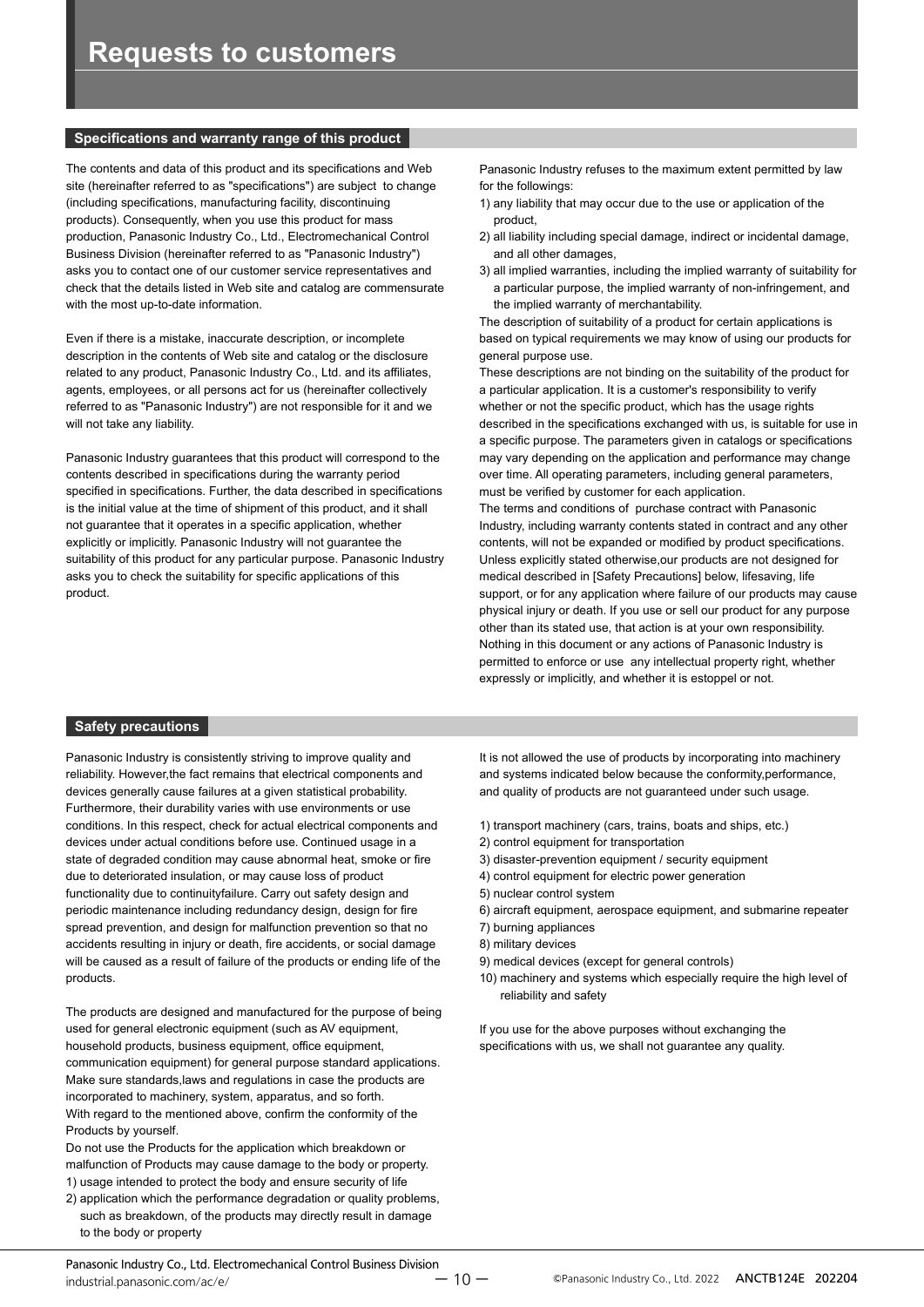#### **Disclaimers**

We will not accept any quality guarantee, liability for damages and other claims for any reason, if you use it under specific conditions without prior consent to individual specifications. Regarding damage to life/ body/property including third party (including reasonable attorney/lawsuit costs) caused by the use of our products under specific conditions by you or a third party including your customer, in addition to being responsible for resolution, we ask you to agree that Panasonic Industry Co., Ltd./affiliates and the executives/employees/agents(hereinafter referred to as Panasonic Industry) are protected, and not make us to incur cost and liability and do not claim damages to us. "Our affiliated company" means a company in which Panasonic Industry directly or indirectly holds a majority of voting rights, or a company that directly or indirectly holds a majority of voting rights of Panasonic Industry, and a company whose majority of voting rights are held directly or indirectly by the holder who has the majority of voting rights of Panasonic Industry directly or indirectly.

#### **Acceptance inspection**

In connection with the products you have purchased from us or with the products delivered to your premises, please perform an acceptance inspection with all due speed and, in connection with the handling of our products both before and during the acceptance inspection, please give full consideration to the control and preservation of our products.

#### **Warranty period**

Unless otherwise stipulated by both parties, the warranty period of our products is one year after the purchase by you or after their delivery to the location specified by you. However, the period for soldering and mounting our products on substrates shall not exceed 6 months at the maximum, after purchase or after delivery to your designated location, under the storage conditions specified separately.

#### **Scope of warranty**

In the event that Panasonic Industry confirms any failures or defects of the products by reasons solely attributable to Panasonic Industry during the warranty period, Panasonic Industry shall supply the replacements of the products, parts or replace and/or repair the defective portion by free of charge at the location where the products were purchased or delivered to your premises as soon as possible. However, the following failures and defects are not covered by the warranty and we are not responsible for such failures and defects. 1) When the failure or defect was caused by a specification, standard,

handling method, etc. which was specified by you.

- 2) When the failure or defect was caused after purchase or delivery to your premises by an alteration in construction, performance, specification, etc. which did not involve us.
- 3) When the failure or defect was caused by a phenomenon that could not be predicted by the technology at purchasing or contracted time.
- 4) When the use of our Products deviated from the scope of the conditions and environment set forth in the catalogs and specifications.
- 5) When, after our Products were incorporated into your products or equipment for use, damage resulted which could have been avoided if your products or equipment had been equipped with the functions, construction, etc. the provision of which is accepted practice in the industry.
- 6) When the failure or defect was caused by a natural disaster or other force majeure.

The above terms and conditions shall not cover any induced damages by the failure or defects of the products, and not cover your production items which are produced or fabricated by using the products, or are re-mounted after disassembly or removal from mounting substrates. In any case, our responsibility for compensation is limited to the amount paid for the products.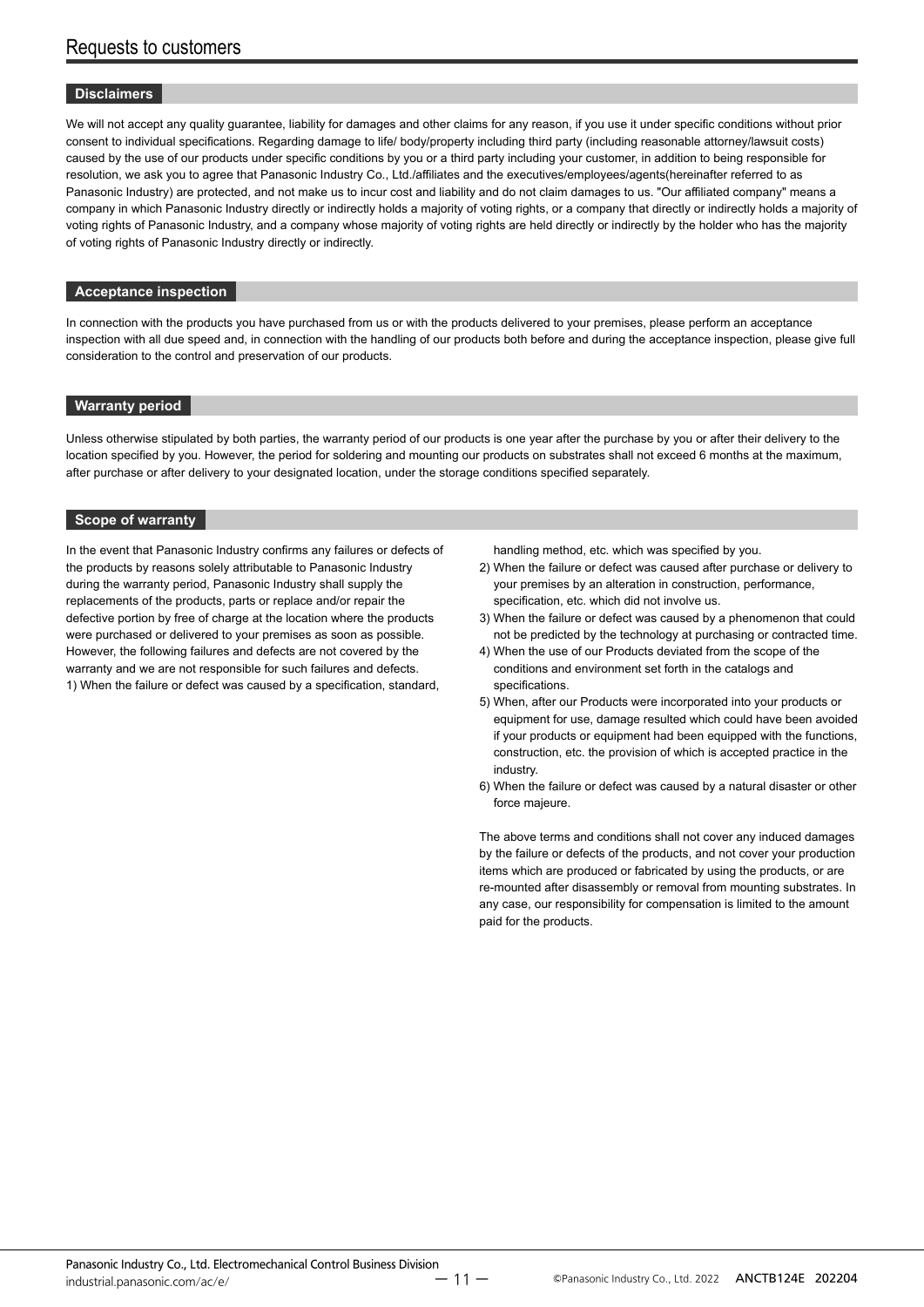#### **Usage environment**

Our products are intended for general-purpose and standard use in electronic devices, and are not designed for use in special environments shown belows.

Therefore, use and conditions in the following special environments may affect the product characteristics, please check the performance and reliability at your company before use.

- 1) Use in liquids such as water, oil, chemicals and organic solvents
- 2) Use in direct sunlight, outdoor exposure, and dust
- 3) Use in locations with a lot of corrosive gas such as moisture (such as condensation of resistor, water leakage), sea breeze, Cl2, H2S, NH3, SO2, NOx.
- 4) Use in an environment where static electricity and electromagnetic waves are strong
- 5) When mounting in proximity to heat-generating components or when placing flammable materials such as vinyl wiring in proximity to our products
- 6) When using this product after sealing with resin etc.
- 7) When using solvent, water or water-soluble cleaning agent for flux cleaning after soldering (be especially careful with water-soluble flux)
- 8) Use in an environment with acid or alkali atmosphere
- 9) Use in an environment where there is excessive shock or vibration

Please make sure to use the voltage below the rated voltage, when using an impact voltage circuit, a transient phenomenon in which a high voltage is applied for a short time, or when a pulsed high voltage is applied.

#### **Product handling**

In order to prevent failures and characteristic fluctuations due to external factors (electrostatic stress, overvoltage/overcurrent stress, thermal stress, mechanical stress) during product handling, mounting, and in your process, be sure to observe and use within specifications, considering the range expected for standard applications of general electronic devices.

#### **Certificate of compliance to RoHS directive**

The timing for switching to compliant RoHS varies depending on the product. When you are using stock items and uncertain whether or not it is RoHS compliant, please contact us.

#### **Storage**

Our products may be affected by performance deterioration and performance such as solderability, so please avoid storing in the following environment and conditions.

1) Environment where temperature is -10°C or less, +40°C or more, and humidity is 85% RH or more

- 2) In an atmosphere of corrosive gas
- 3) Long-term storage of more than 6 months after product delivery
- 4) A place exposed to direct sunlight
- Please keep it in a packaged state so as not to apply load stress.
- Please use as soon as possible, within 3 month as a guide and up to 6 months.
- If there are remaining items after opening the packing, take appropriate measures to prevent moisture and gas before storing.

#### **After discontinuing production**

It is not possible to supply products (including supplies) after production is discontinued.

#### **Intellectual property rights and licenses**

The technical information on Web site and catalog shows the typical operation and application circuit examples of the product, so it does not mean to guarantee not to infringe the intellectual property rights of our company or a third party, or to grant licenses.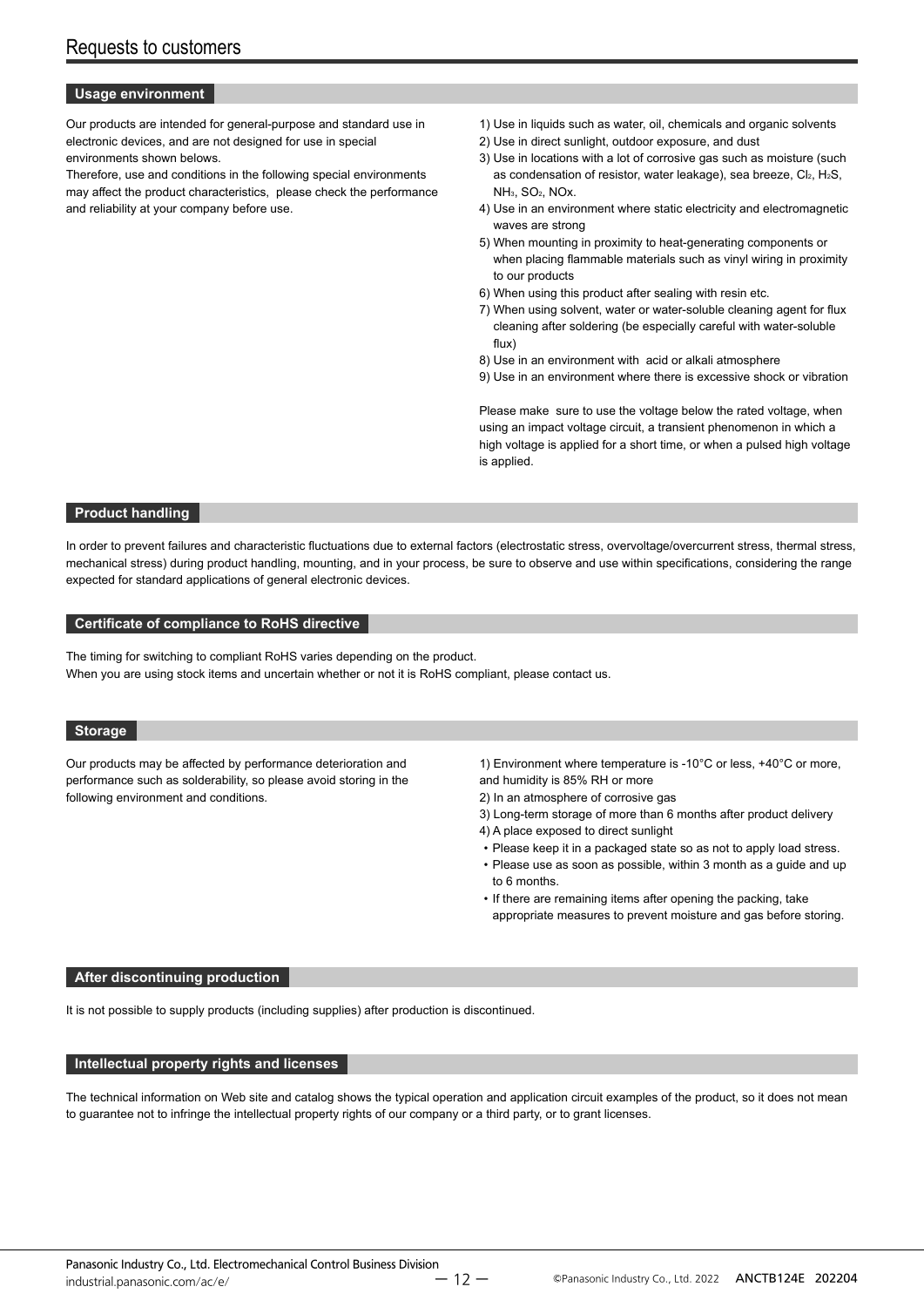#### **Export**

Please follow the laws and regulations of the country concerned, especially the laws and regulations regarding security export control, and carry out the necessary procedures, when you export or provide to non-residents the product, product specifications and technical information on Web site and catalog.

#### **Reprinting/Reproduction**

All or part of the information on Web site and catalog are strictly prohibited from being reprinted or reproduced without the written consent of our company.

#### **Resale**

If the product on Web site and catalog are resold to another companies without permission, and you receive any claims from them, please note that you will be responsible for it.